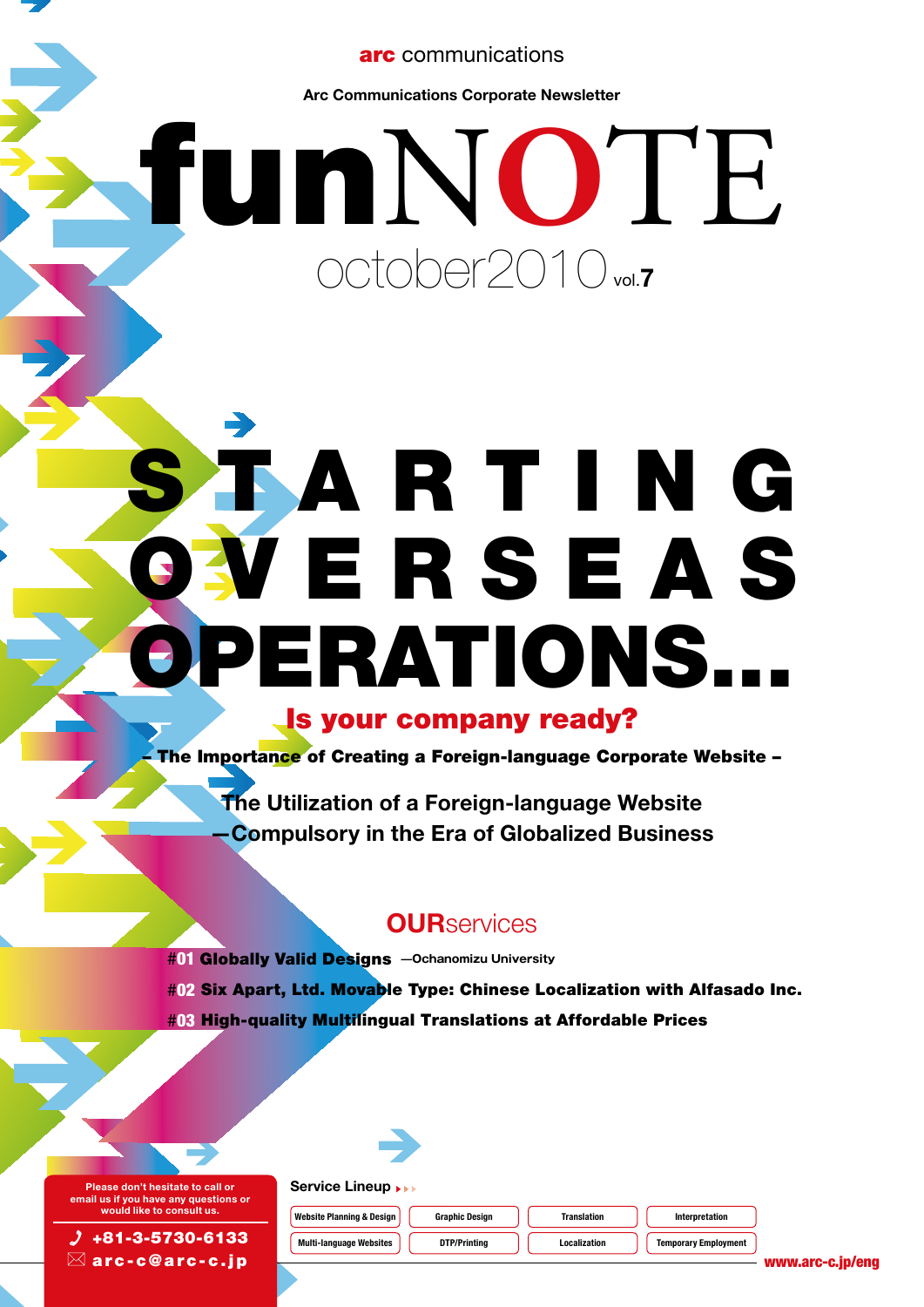## feature

Foreign-Language Websites Compulsory in the Era of Globalized Business

## The Utilization of a Foreign-language Website

Arc Communications' Concept of Corporate Websites for Globalized Business

### With the Changes in Business Environments, Companies with an Eye on the Globalization of their Business Are on a Rapid Increase

#### The Benefits of Constructing a Foreign-language Website

In dealing with overseas markets where a company's sales channels, products and services have not yet become as widespread as in the home country and where an understanding of market needs is not yet sufficient, it is probably wise to begin by making an investment in marketing communications. Foreign-language websites for overseas markets are a particularly cost effective means of transmitting information because they can be constructed in a short period of time at a low cost, and there is room for trial and error. It becomes a medium not only for sales activities but also through which messages to a diverse range of stakeholders can be efficiently and effectively disseminated, such as in the provision of information for building relationships with the media, investors and partners or for recruiting purposes. Furthermore, websites clearly play an important role in unified corporate branding and risk control as can be seen from actual cases experienced overseas by Japanese companies.

#### Inadequate Presence of Foreign-language Websites

However, the number of foreign-language websites published by Japanese companies is inadequate when considering the global business development of Japanese companies. According to an Arc Communications' 2010 survey, even among companies listed in the first section of the Tokyo Stock Exchange, only about 70% of the companies possessed websites in English, the global language. As can be seen in "Visit Japan" and other movements, efforts to attract foreign people and companies to Japan are becoming increasingly active. The importance of considering the dissemination of information overseas becomes increasingly important under such circumstances for even companies that traditionally only targeted the domestic market. Having a foreign-language website will most likely become a vital element of the web strategies of Japanese companies.

#### Things to Remember in the Construction of Foreign-language Websites for Overseas Users

Arc Communications is involved in both a Web and translation businesses. For this reason, we receive many requests from customers to construct a foreign-language website. Much of the requests are to translate a Japanese website as is into a foreign language.

The translation of an already completed Japanese website is extremely

efficient. There are more than a few cases in which this suffices. However, the content of Japanese websites is geared for the domestic market, so there are more cases than you may think in which applying the content of a Japanese website as is will not work well overseas.

 For example, many Japanese websites contain an "access" page which explains how to get to the company. In a website for overseas users who will often not be familiar with Japanese geography, it is far more beneficial to explain what kind of a place within Japan the company is located rather than describe how to get to the company from the nearest train station. Another example is translating an expression like "boasting the No.1 share in the industry," which targets a domestic audience, even though it will not resonate with those overseas who have never heard of the company. The value of a foreign-language website will increase dramatically by making a close examination of the content from a foreign user's perspective, with the company's business strategy in the overseas market in mind.

 From consulting and surveys to the design of site architecture, production of site content, translation and site operation, Arc Communications provides a one-stop solution for the construction of a foreign-language website that enhances a company's corporate value overseas.

For further information concerning our foreign-language website solutions, please contact Tomoyuki Unno at: arc-c@arc-c.jp or +81-3-5730-6133.

#### Foreign-language Website Solution: Survey Services

A desire that is common to persons in charge of the production of his/ her company's foreign-language website is most likely to create a site that matches the needs of overseas users. However, it seems that this is difficult to achieve in many cases.

Arc Communications resolves this problem in two parts: by carrying out a survey and analysis of the websites of overseas competitors and by carrying out an interview survey and analysis of foreign users.

The price setting is such that the utilization of this service can be considered even by those with budgetary constraints that do not allow the use of expensive consultation services. Please consider this service when constructing or upgrading a foreign-language website.

#### Efforts Made in Relation to Foreign-language Websites

| 2009.11.18                                                                                                                                                       | 2010.2.23                                                                                                                                                        | 2010.4.7                                                                                                                                                                                                                                                        | 2010.5.25                                                                                                                                                    | 2010.6.18                                                                                                                                                                                                                                               | 2010.8.23                                                                                                                                                                                  | 2010.10                                                                                                                                                                        | 2010.10.23                                                                                                                                                           |
|------------------------------------------------------------------------------------------------------------------------------------------------------------------|------------------------------------------------------------------------------------------------------------------------------------------------------------------|-----------------------------------------------------------------------------------------------------------------------------------------------------------------------------------------------------------------------------------------------------------------|--------------------------------------------------------------------------------------------------------------------------------------------------------------|---------------------------------------------------------------------------------------------------------------------------------------------------------------------------------------------------------------------------------------------------------|--------------------------------------------------------------------------------------------------------------------------------------------------------------------------------------------|--------------------------------------------------------------------------------------------------------------------------------------------------------------------------------|----------------------------------------------------------------------------------------------------------------------------------------------------------------------|
| Joined the<br>E-Commerce for Asia<br>Alliance (ECAA; a<br>consortium supporting<br>businesses carrying<br>out cross-border<br>e-commerce in the<br>Asian market) | Seminar for Readers<br>of Kouhou Kaigi<br>magazine, A<br>Foothold to Overseas<br>Promotions-Points<br>of Execution for Those<br>in Charge (seminar<br>lecturer)* | A report on the survey<br>of the adoption of<br>multilingual websites<br>by listed companies<br>released. Report No.1:<br>Listed Companies in<br>the Machinery Industry<br>(April 7); Report No.2:<br>Listed Companies in<br>the Service Industry<br>(June 10)* | Multilingual Website<br>Response Survey<br>Report introduced on<br>the front page of the<br>morning edition of The<br>Nikkei Sangyo Daily<br>on May 25, 2010 | The "How to Build"<br>a Global Website"<br>five-part series*<br>commenced in<br>ITmedia Enterprise's<br>online mook (book-<br>magazine) "The<br>Success of Advancing<br>Overseas Determines<br>the Future-How<br>to Make a Strong<br>Japanese Company"* | Seminar co-hosted<br>by Six Apart KK<br>and Alfasado Inc<br>"Trilingual (English,<br>Chinese and<br>Japanese) Website<br><b>Constructed Using</b><br>MT + Power CMS"<br>(seminar lecturer) | Scheduled to release<br>in mid-October the<br>multilingual website<br>response survey report<br>of companies listed<br>on the first section<br>of the Tokvo Stock<br>Exchange* | Mariko Ohsato<br>scheduled to<br>appear on the Asahi<br>Newstar (CS channel)<br>program, "Learning<br>Planet" (Tentative<br>title: Global Business<br>Communication) |

\*Please note that there are reference materials, etc. that can be downloaded from the Arc Communications website (http://www.arc-c.jp) for items marked with an asterisk.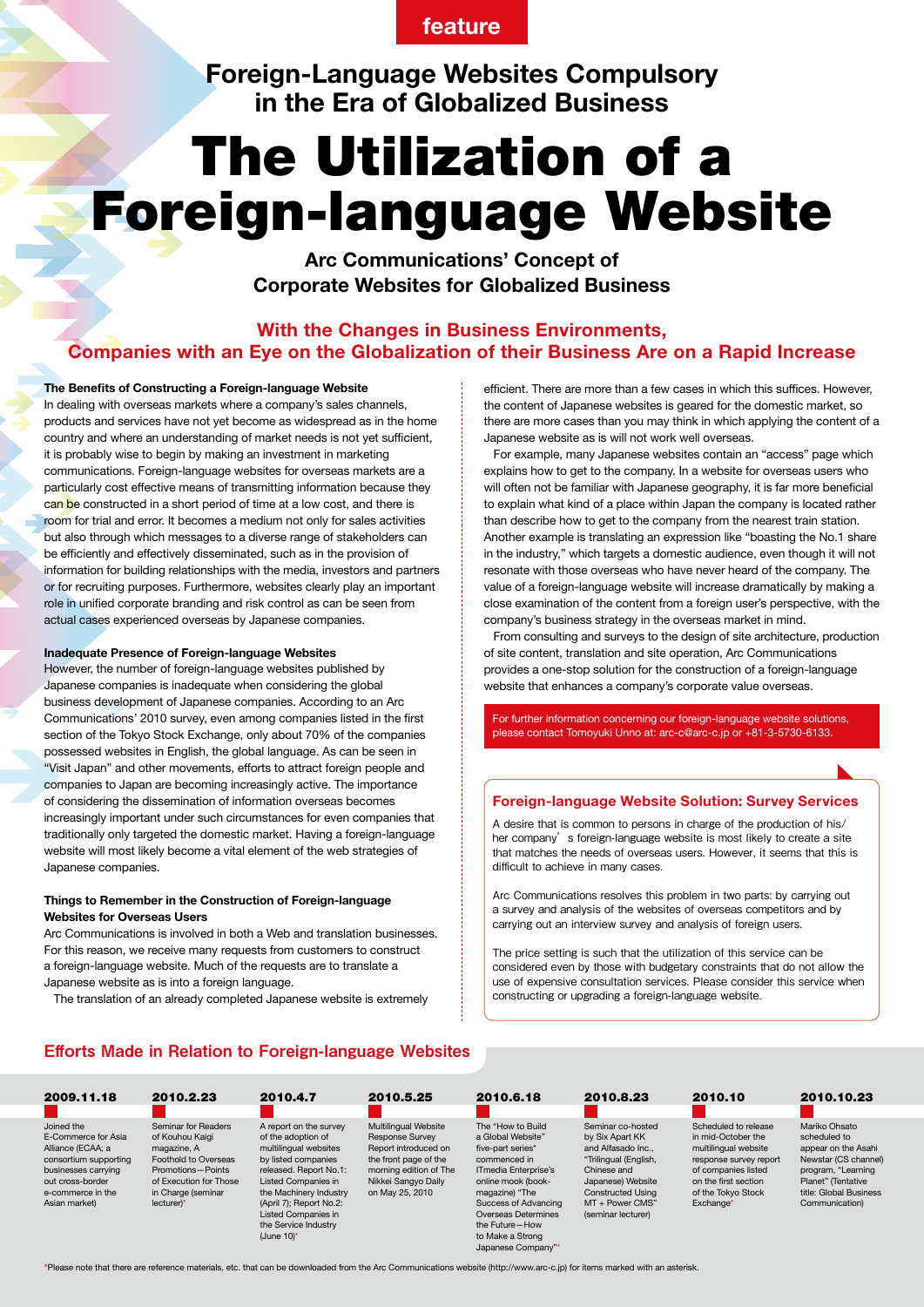## Visions of Arc Communications' Future

**Arc Community Community Community**<br>ent we held to celebrate our fifth anniversary, we asked even,<br>cle about Arc Communications five years from now. President Mariko Communication<br>and cite winners based on her reading of a At a commemorative event we held to celebrate our fifth anniversary, we asked everyone to write an imaginary magazine article about Arc Communications five years from now. President Mariko Ohsato used her discretion to select and cite winners based on her reading of articles not bearing the writer's name. The winners were as follows.



#### Magazine: Diamond Weekly

Article: There was a long line of people in front of Arc Store Ginza branch, a shop directly managed by Arc Communications Inc. A line of people of this extent had not formed in Ginza since the release of the iPad five years ago! People were there to buy the arc-mask, which enables wearers to speak multiple languages. It currently handles 33 languages, and Arc Communications is considering making the arcmask capable of dealing with alien languages within five years. It is likely to become a passport for space travel.



I thought I would select the article that was the biggest in its scale of imagination, and I found one that went even beyond my own! It is sure to be a hot seller, so I am looking forward to our employees developing it!

#### Award for

Manami Saito (transla

Magazine: VOGUE (published in the online edition for the iPad, which has hit a penetration rate similar to that of mobile phones)

Article: "How to Make a Beautiful Company—the Trajectory of Arc Communications' Female President"

Mariko Ohsato is a woman who is known for her intelligence, beauty and the superb balance she has achieved between her professional and family life. The spread of her fame has now extended even abroad and knows no end. Many of the thirty-something and forty-something employees who have joined the company attracted to her say, "It's such a beautiful company, there's no way I could ever quit!" This year's corporate retreat is a five-day trip to Abu Dhabi, the Middle Eastern desert resort.



I chose one that I thought would be the most fun for us to do together. After all, even though we do Arabic translations and websites, I've never actually visited!

Sachiko Iwata (web & cross media department) Honorable

#### Magazine: Web Designing

Article: Cutting Edge Web Design—Arc Communications a

Hot Topic with Its Production of a 3D Website A close coverage of the site where the Space Experience website (a site that allows a virtual 3D spacewalk experience) was produced and released for NASA, wowing the world! Also included is the production office within the Kennedy Space Center, scenes of the photo session on the moon and the space food most highly recommended by Arc Communications employees.



I chose the one that I wanted to see happen the most. Just imagining this is exciting, isn't it?

**Mention** Sachiko Iwata (web & cross media department) **Sachi Award Hiroshi Watanabe** (temporary employment department)

Magazine: Baseball Magazine Monthly Article: Tohoku Rakuten Acquired!

An article introducing Mariko Ohsato – who became the owner of a professional baseball team by acquiring the Tohoku Rakuten Golden Eagles – was published. A message of congratulations arrived from former Rakuten manager Katsuya Nomura, who said, "An owner is the thing to be! Managers are fired right away!!"



My childhood dream was to become the first female professional baseball player, but this is a hundred times better!

## news

## Japanese Translation of "Inside the Mind of the Shopper"

#### -Published by Diamond, Inc. on September 9

The Japanese translation of the book "Inside the Mind of the Shopper," which Arc Communications translated, was published. Author Herb Sorensen is a leading authority on shopper marketing, who has spent more than 40 years exclusively researching shoppers. Shoppers are scientifically analyzed using state-of-the-art technology and data, and he presents a great number of insights that will lead to an increase in sales and revenues.

#### For example:

• Half the US shoppers surveyed buy five items or less at the supermarket

• Shoppers who buy many items walk faster in the store as compared to those who buy only a few items

• About 80% of the time spent in a store by a shopper is spent moving from section to section The survey results show us that our vague perception of shopper behavior is not necessarily correct.

Although the book is based on observation surveys, etc. that took place in US stores, there are many things that are also applicable to the Japanese retail industry, and this is a book that is highly recommended to retailers and manufacturers.



#### Do You Know the Word "Iku Men"?

In Japanese, a slang term for a handsome man is "ike men." While many people are familiar with that word, most people have probably never heard the word "iku men." It means "men who enjoy child rearing."

Actually, Arc Communications has an "iku men" employee. He started a blog on his childrearing experiences (Ikuo JP: http://blog.livedoor.jp/iqo190/) after he went on parenting leave. His experiences childrearing were introduced in an article in the evening edition of the Asahi Shimbun newspaper, and he also gave a lecture at Waseda University on Learning Work-Life Balance from Role Models.

The term "iku men" was born because they are a rarity in Japan—most people have probably never met one. We are sure that by the time the word becomes a cliché, Japan will have become an even more pleasant country to live in.



## Delivering the "New" to You

September is the end of the fiscal year for Arc Communications. That means that as we are writing this newsletter, we are developing various measures towards the next fiscal year. A word that we are hearing throughout the office right now is "new." Whether it is a new service or a new business, Arc Communications is committed to new challenges. We will be keeping you updated on what's new at Arc Communications through our newsletter, so please look forward to reading about them! (Michiru Kato)

## arc communications

Moriden Building 7F, 3-9-9 Mita, Minato-ku, Tokyo, 108-0073 JAPAN

Phone +81-3-5730-6133 Fax +81-3-5730-6134 http://www.arc-c.jp/eng arc-c@arc-c.jp



Shoppa No Kokoro To Koudo Wo Yomitoku (The Mon the Decision to Buy Is Made – Deciphering the Mind and Behavior of Shoppers) By Herb Sorensen Editorial supervision by TNS-Infoplan Inc. Translated by Mariko Ohsato/ Motoko Scoffield Published by Diamond, Inc. Listed price: 1,800 yen (not including tax)